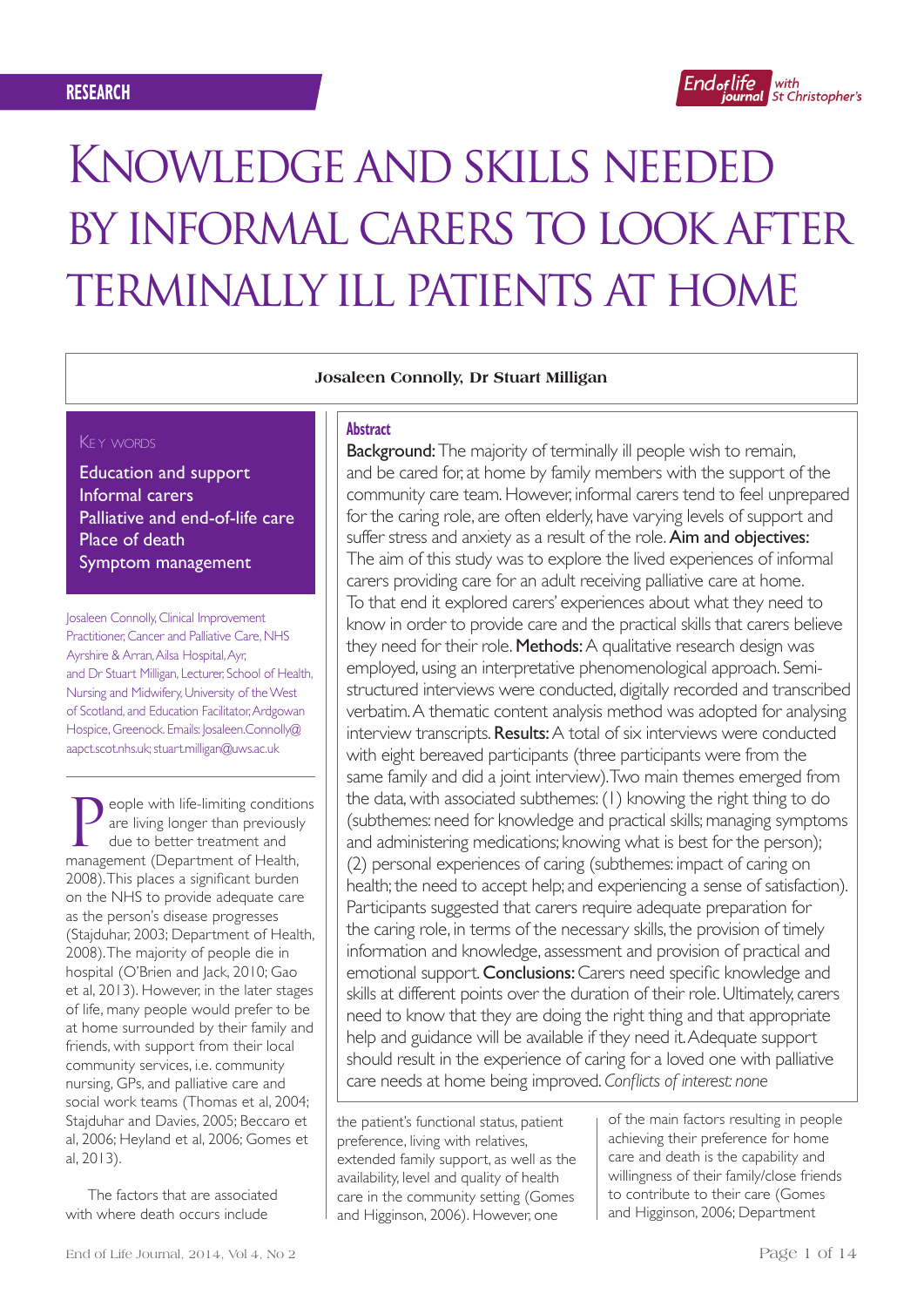of Health, 2008; Grande et al, 2009; Milne and Quinn, 2009; The Scottish Government, 2010). Care provided by family members/friends is considered an essential feature of healthcare systems worldwide (Schultz, 2013; Davis et al, 2014). Therefore, health policy emphasises that carers need to receive adequate support throughout the patient's illness (Department of Health, 2008; The Scottish Government, 2010).

Family carers are also commonly referred to as 'informal carers', as the carer is not always a family member. The role is perceived as the provision of emotional support and physical care and management (National Institute for Health and Care Excellence, 2004). In the UK, there are approximately six million informal carers (The Princess Royal Trust for Carers and Royal College of General Practitioners, 2008). In Scotland, it is estimated that there are 657,300 carers who make a substantial contribution to the care of family members in the home (Buckner and Yeandle, 2007).

The majority of informal carers are women, most commonly a spouse, partner or daughter, with almost a third of all carers providing at least 20 hours per week of care (Grande et al, 1998; George, 2001; Hudson, 2004; Visser et al, 2004; Kellehear, 2009). Informal carers have been estimated to save the UK economy £87 billion per year (Greenwood et al, 2010). Therefore, informal carers have a critical economic as well as a social role (Angelo et al, 2013; Girgis et al, 2014).

Although many informal carers consider the caring role as their duty, they are often unprepared for the responsibility and challenges that lie ahead (Stajduhar and Davies, 2005) and, unlike formal carers, do not always have the technical experience, knowledge and skills to provide care (Aberg et al, 2004). Added to which, many carers are elderly and have health problems themselves, which can make it difficult for them to care for another person (Carlsson and Rollison, 2003; Stajduhar, 2003; Hudson, 2004; Grande et al, 2009).

Carers of terminally ill and dying patients are faced with significant demands that can seriously impact their physical and mental health (Kelley et al, 2013; Davis et al, 2014; Schur et al, 2014; Williams et al, 2014). During any 24-hour period the tasks that carers are expected to undertake are numerous and may include supervision, decisionmaking, problem-solving, emotional support and comfort, physical care such as providing meals, moving and handling, toileting, washing, administering medications, and social care such as transportation and organising the household (Given et al, 2008; Milne and Quinn, 2009). In addition, carers may need to continue to do their paid work (Rossi Ferrario et al, 2004).

Those who lack the necessary knowledge and skills can develop feelings of uncertainty about their role and suffer increased stress and anxiety (Given et al, 2008; Grande et al, 2009). However, the level of support available to family carers is variable and not consistent (Harding and Higginson, 2003; Heyland et al, 2006; Bee et al, 2009). If informal carers are to maintain their role, they require considerable support in order to minimise the burden of providing care (Angelo et al, 2013; Girgis et al, 2014), be provided with support, especially to manage their own fatigue and anxiety (Harding and Higginson, 2003), and receive practical information and guidance to undertake nursing tasks (Bee et al, 2009). They also need to feel trust and confidence in the health professionals who are looking after them (Heyland et al, 2006).

There is a presumption amongst health professionals that family carers can perform the caring role adequately over a 24-hour period (Cheung and Hocking, 2004). However, despite the emotional needs and challenges facing carers being well recognised (Harding and Higginson, 2003; Hudson, 2003; Milne and Quinn, 2009), their practical support needs with respect to the provision of physical and practical care have received less attention and there is a need for more research in this area (Cheung and Hocking, 2004; Bee et al, 2009; Schultz, 2013). Health professionals



need to have a better understanding of what it is like, from an informal carer's perspective, to care for a terminally ill relative/loved one at home and the knowledge and skills carers perceive are required to carry out that care (Jo et al, 2007; Schur et al, 2014).

## **Aims and objectives**

The principal aim of this study was to understand the lived experiences of carers providing care for an adult receiving palliative care at home. The particular objectives were to: explore carers' experiences about what they need to know to provide care; and explore the practical skills that carers believe they need for their role.

## **Methods**

The research was undertaken in NHS Ayrshire & Arran. Approval to conduct the study was provided by the West of Scotland Research Ethics Service (WosRES). A qualitative interpretative phenomenological approach was chosen, as the intention was to explore the perceptions and lived experiences of participants and the relationships emerging from the experiences (Parahoo, 2006; Polit et al, 2006; Polit and Beck, 2010).

#### **Participants, sampling and recruitment**

Potential participants were selected by purposive sampling, a type of nonprobability sampling that is used to identify research participants at the beginning of a study (Parahoo, 2006). This type of sampling was chosen, as the study required a deliberate, hand-picked selection of people for the purpose of understanding the phenomenon and answering the research aim (Parahoo, 2006). Five GPs within NHS Ayrshire & Arran agreed to make the first approach to potential participants. These GPs were chosen because they had obtained a postgraduate qualification in palliative medicine in the last 3–5 years and were known as GPs with a special interest in palliative care. It was anticipated that they would use their clinical experience and professional judgment to approach and select potential participants for the study. *Table 1* shows the criteria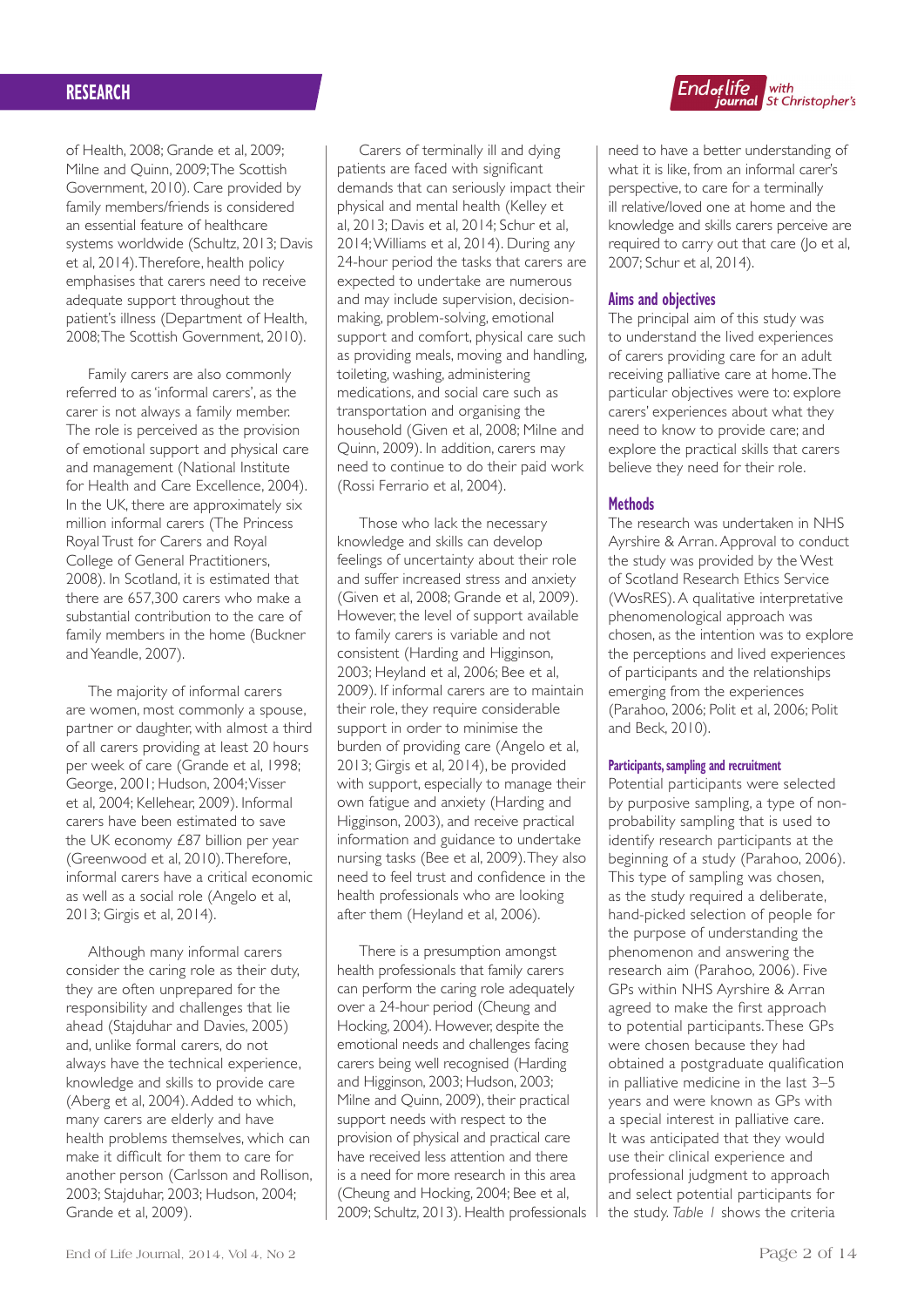that were used for selection of participants. Given the sensitivity and vulnerability of potential participants, their wellbeing, voluntary participation and informed consent were prioritised throughout the study (Wood and Ross-Kerr, 2006).

Once potential participants were identified, the GPs provided them with a brief verbal summary of the study and gave them written information. Before personal contact details were given to the researcher, each potential participant gave verbal consent to the GP to participate in the study.

Once the researcher received the contact details for the potential participant from the GP, each person was telephoned and given an overview of the study and asked if they would still be willing to take part. Each potential

participant that gave their verbal consent was posted the 'Information sheet for participants' outlining the aims, objectives and purpose of the research as well as what would be involved. They were informed that written consent would be required on the day of the interview. They were also assured that their participation would be anonymous and confidential. A convenient date, time and place for the interview to take place was chosen by the participant and agreed by the researcher. Each participant was informed that they were under no obligation if later they re-considered and decided to cancel participating in the study.

#### **Data collection**

Open-ended questioning in a semistructured interview format was used to encourage freedom of expression and in-depth personal responses from

## **Table 1**

## **Inclusion and exclusion criteria for participants**

## Inclusion criteria

- Adults, male and female
- Aged between 18 and 80 years
- English speaking
- Able to understand the 'Information sheet for participants'
- Caring for/or have cared for a person who has/had been diagnosed as having cancer, cardiovascular and/or respiratory disease and in receipt of palliative care
- Unpaid carers (this can be a family member or a friend; the carer can be in receipt of state benefits to enable this role but not formally employed to be a carer for the patient)
- Caring for/previously cared for a person who receives/received palliative care at home (within the last 12 months)
- The patient is alive or deceased (within the last 12 months)
- The patient was admitted to hospital/hospice but has been cared for at home

## Inclusion criteria

- Carers under the age of 18 years
- Carers with learning disabilities
- Carers deemed by the GP as being too vulnerable
- Non-English speaking
- Carers whose family member does/did not have a diagnosis of cancer, cardiovascular and/or respiratory disease or who is/was not considered to be in the palliative phase of their illness
- Carers who have been bereaved longer than 12 months



participants (Wimpenny and Gass, 2000; Polit et al, 2006; LoBiondo-Wood and Haber, 2010; Richards and Morse, 2013). The interview topics included how the decision was made to undertake the caring role, individual experiences of caring, the knowledge and skills of the carer and what they felt others contemplating caring for someone at home would benefit from knowing beforehand. Consent was given by each participant to record the interview in real time using a digital voice recorder. The interviews took place between December 2011 and February 2012.

#### **Analysis**

The interviews were transcribed in full by the researcher. A thematic content analytical approach was used to analyse the transcripts. This method enabled the researcher to capture the detail in themes, identify repeated patterns that emerged from the original data and manage these themes in a systematic way (Glaser and Strauss, 1967; Burnard, 1991; Attride-Stirling, 2001; Patton, 2002; Braun and Clarke, 2006; Corbin and Strauss, 2008; Holloway and Wheeler, 2009).

#### **Results**

A total of 10 potential participants agreed to be contacted by the researcher. However, two decided not to take part. The remaining eight people gave verbal and written consent to be involved in the study. Three of the carers were from the same family and requested a joint interview. Therefore, a total of six interviews involving eight carers were completed. All the carers selected by the GPs were bereaved. The timescale of their involvement in caring varied from 1 month to 11 years. Information from carers' interviews on their relationship, employment status, diagnosis and length of time spent caring and the eventual place of death of the person for whom they cared is shown in *Table 2*.

Carers' retrospective accounts had a variety of similar experiences as well as those that were unique to their situation. The main themes and subthemes that emerged from the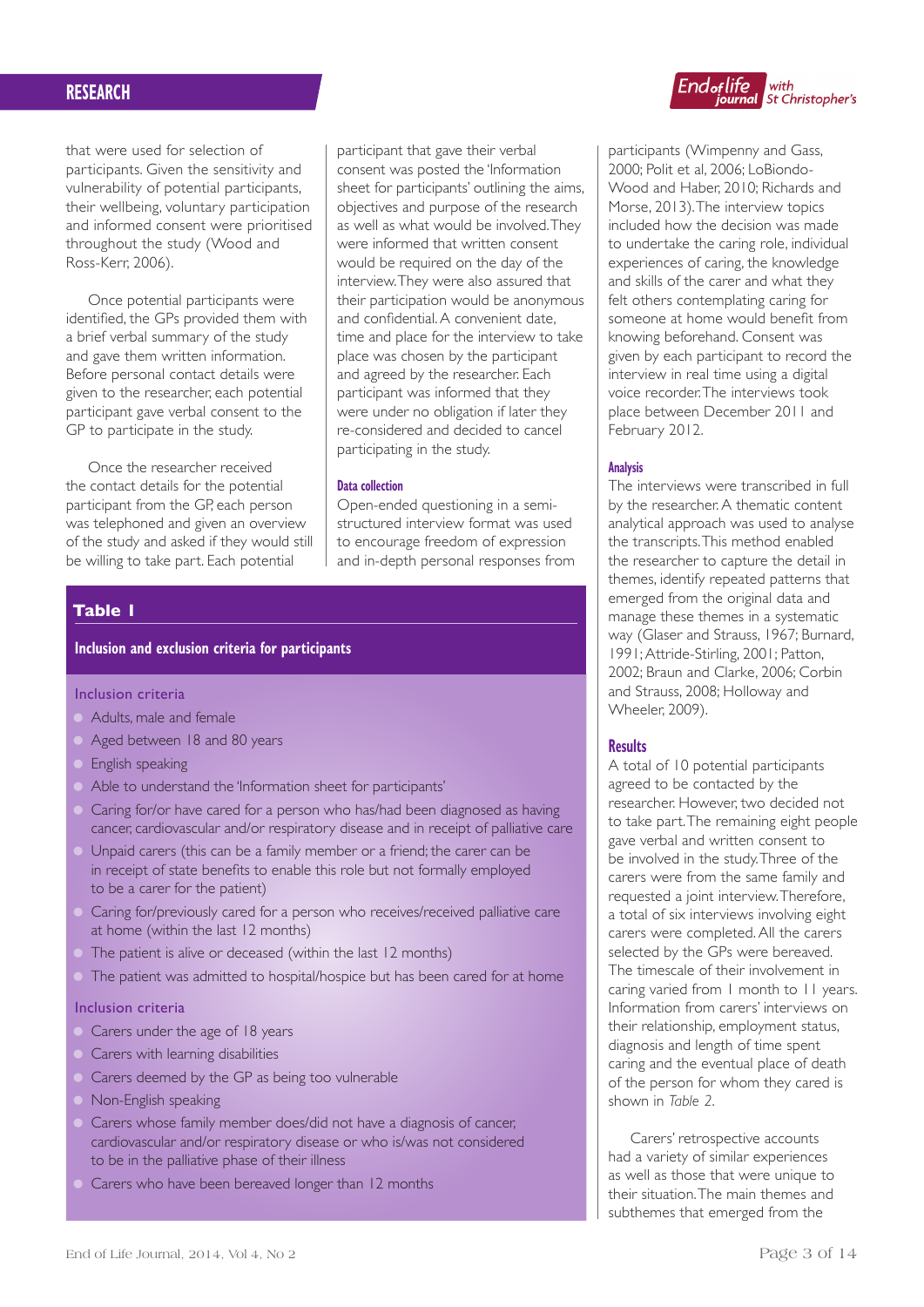

## **Table 2**

**Family carer relationship, employment status, diagnosis of care recipient, time spent caring and place of death**

| Carer number                                 | Relationship to<br>the patient                                                                           | <b>Employment</b><br>status while<br>caring | Diagnosis of patient/s                                                             | Approximate<br>length of time<br>spent caring | Place of death<br>of care recipient |  |
|----------------------------------------------|----------------------------------------------------------------------------------------------------------|---------------------------------------------|------------------------------------------------------------------------------------|-----------------------------------------------|-------------------------------------|--|
| Two                                          | Not employed<br>(1) As wife<br>during<br>experiences of<br>both caring<br>experiences<br>(2) As daughter | Stroke and stomach cancer<br>(husband)      | II years                                                                           | Hospital<br>(husband)                         |                                     |  |
| being a carer:                               |                                                                                                          |                                             | Bowel cancer (mother)                                                              | I year                                        | Home (mother)                       |  |
| $\overline{2}$                               | Daughter                                                                                                 | Employed                                    | Lung cancer (mother)                                                               | 7 months                                      | Home                                |  |
| 3                                            | Daughter                                                                                                 | Employed                                    | Addison's disease, emphysema,<br>chronic obstructive pulmonary<br>disease (mother) | 2 years                                       | Home (mother)                       |  |
|                                              |                                                                                                          |                                             | Dementia (father)                                                                  | Still caring for<br>father                    | Still alive                         |  |
| 4                                            | Husband                                                                                                  | Retired                                     | Brain tumour                                                                       | 4 months                                      | Hospice                             |  |
| $5*$                                         | Daughter                                                                                                 | Employed                                    | Cancer (type not known)<br>(mother)                                                | I year 6<br>months                            | Hospital                            |  |
| $6*$                                         | Daughter                                                                                                 | Not known                                   |                                                                                    |                                               |                                     |  |
| $7*$                                         | Son                                                                                                      | Employed                                    |                                                                                    |                                               |                                     |  |
| 8                                            | Wife                                                                                                     | Retired                                     | Oesophageal cancer                                                                 | I month                                       | Home                                |  |
| * From same family/joint interview conducted |                                                                                                          |                                             |                                                                                    |                                               |                                     |  |

analysis are illustrated in *Table 3*. The wording of the themes and subthemes reflect the terms and phrases most often used by carers.

#### **Knowing the right thing to do**

This theme refers to the knowledge that the carers felt was required to enable people to care for their family member at home. The theme is characterised through three subthemes: need for knowledge and practical skills; managing symptoms and administering medications; and knowing what is best for the person.

## Need for knowledge and practical skills

The majority of carers found themselves undertaking the caring role for the first time in their lives. They spoke of the need for information from health professionals to enable them to

understand the changes in their loved one's condition and abilities and what they could expect to happen in the future. The family group of carers had cared for their mother for a year and a half prior to her death. Their experience of caring was one of frustration and they stated that this was due to their limited knowledge and insight into their mother's condition:

## **Table 3**

## **Themes and subthemes that emerged from the study**

| Overall phenomenon                                                                                                                | Main themes                          | Subthemes                                                                                                                                  |
|-----------------------------------------------------------------------------------------------------------------------------------|--------------------------------------|--------------------------------------------------------------------------------------------------------------------------------------------|
| The nature of<br>what is involved in<br>caring: carers' lived<br>experiences of the<br>knowledge and skills<br>needed to care for | Knowing the<br>right thing to<br>do  | Need for knowledge and practical<br>skills<br>Managing symptoms and<br>administering medications<br>Knowing what is best for the<br>person |
| someone in the<br>palliative phase of<br>their illness, at home                                                                   | Personal<br>experiences of<br>caring | Impact of caring on health<br>The need to accept help<br>Experiencing a sense of satisfaction                                              |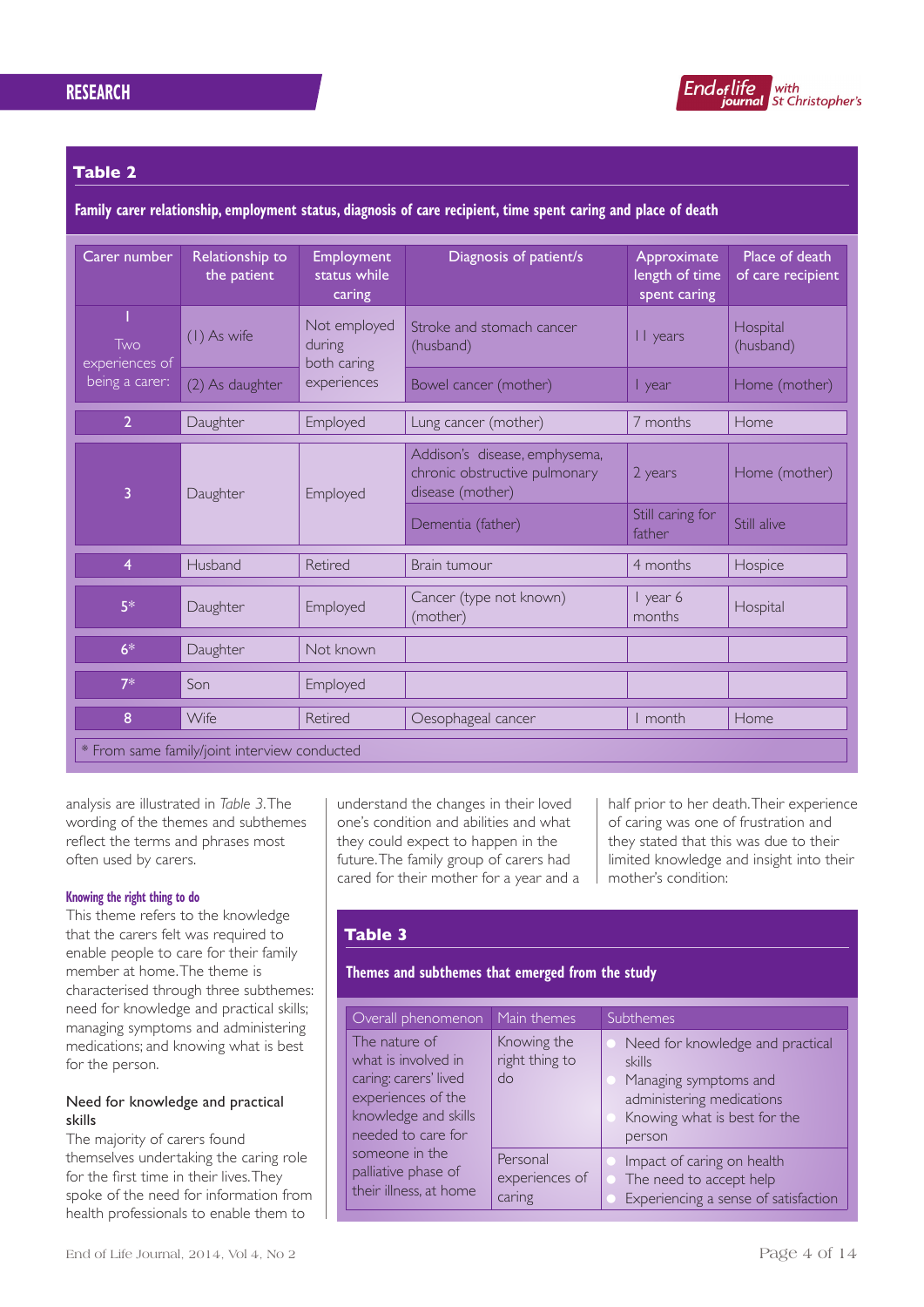

*'I'd liked to have knew more about, see just the general stuff...I've never seen anybody wi an illness before... we didne know what te expect an any time...it was just a kina "play it by ear"...'* (C5).

Although one of the carers (C2) was herself a nurse, which meant that she had knowledge of the caring role, she had to search the internet for more information related to her mother's condition so that she could prepare herself for what would happen as her mother's illness deteriorated.

Carers could see that the person for whom they were caring was becoming more ill and frail, and would become fearful when the person's symptoms deteriorated. Many of the carers had experienced feelings of anxiety and uncertainty when faced with challenging situations and not knowing what to do or to whom to turn for answers:

## *'...she would take the oxygen off an fall asleep an then her breathing would get very shallow, really shallow. An that was very frightening...'* (C4).

Such feelings would lead to carers feeling overwhelmed by the responsibility of caring for their loved one at home.

While most carers assumed that personal care, such as washing, dressing and toileting, was an essential part of the caring role, and one that they had to do or were expected to do, it required them to learn new skills:

## *'See trying te clean an adult an you've never ever done it before an all that kinda thing, an you don't know what yir daying'* (C5).

The majority of carers had been apprehensive about undertaking personal care and had wanted reassurance that the way in which they were doing it was correct. Carers experienced difficulties when they were provided with pieces of equipment to use for toileting the person for whom they cared but were not shown how

to use it and had to figure it out for themselves. For example, C8 described the difficulties of learning how to shave her husband's face and help him to use a urinal when his condition was such that he was confined to bed. The carers felt that they would have benefited from guidance and being shown by healthcare professionals how to perform such tasks properly in order to build their confidence in carrying out daily personal care. In addition, the carers reported that the intimacy involved with toileting care meant that their original relationship between themselves and the person for whom they cared had to be adjusted. One carer (C7) felt that toileting was too undignified for both him and his mother and therefore his sisters provided the intimate care.

When faced with lack of knowledge about what to do in a particular situation, and with no one to ask, carers would carry on regardless. Some carers would be guided by their previous life experiences or their intuition. For example, all the carers mentioned that they needed to learn how to move the person:

*'It was just really the way te lift em. That was the kinda biggest point. See if you've gotta wheelchair an you're trying te lift somebody outa wheelchair, how de ye do it? De ye go te the front o them, de ye lift them that way? You're more bent than they are. Ye don't want te do an injury te yourself, or de ye go te the back and stand them up?...she had no power in her legs. You had to lift her legs up...While you're doing it you're afraid you're hurtin her...'* (C4).

This carer went on to describe how he used his previous experiences as a taxi driver, where he at times had to help lift passengers, to guide him when moving his incapacitated wife.

The majority of carers stated that when they came across a problem and needed help, support and information they would turn to their family or their local primary care team. When the carers were worried about practical

caring skills such as personal care, they asked for help and guidance from their community nursing team, who were seen as a valuable resource. GPs were also considered a main contact for many carers but would only visit when requested and their input was mainly in terms of the regulation of medication.

However, not all carers found accessing information and support as straightforward as they thought it would have been. They did not always know to whom to turn when they needed advice or help as there was no consistency with regard to the health professionals who visited them. The carers felt that they would have benefited from a specific contact to answer their questions. None of the carers reported that their needs had been assessed. The carers felt that an assessment of their knowledge and skills was required at the outset of their role, and that they would have benefited from a review at pertinent or appropriate intervals.

## Managing symptoms and administering medications

The carers in this study often had to manage complex symptoms and medication regimes. Some carers found it difficult to keep up with the number of medications that had to be administered, the daily changes to the regime, the complexity in administration and the different times and dosage of medicines:

## *'Oh aye her medications. Once they gave her the sixteen tablets a day... ye had te learn the timing that was the thing, ye had te get the timing right'* (C4).

Carers voiced anxieties and a lack of confidence and knowledge around recognition of changes in symptoms and the accuracy needed to administer medicines. There was particular concern when battery-operated pumps were used to deliver medication. Most of the carers indicated that they received guidance from their nursing teams on how to record the dayto-day management of medicines. However, they were anxious about the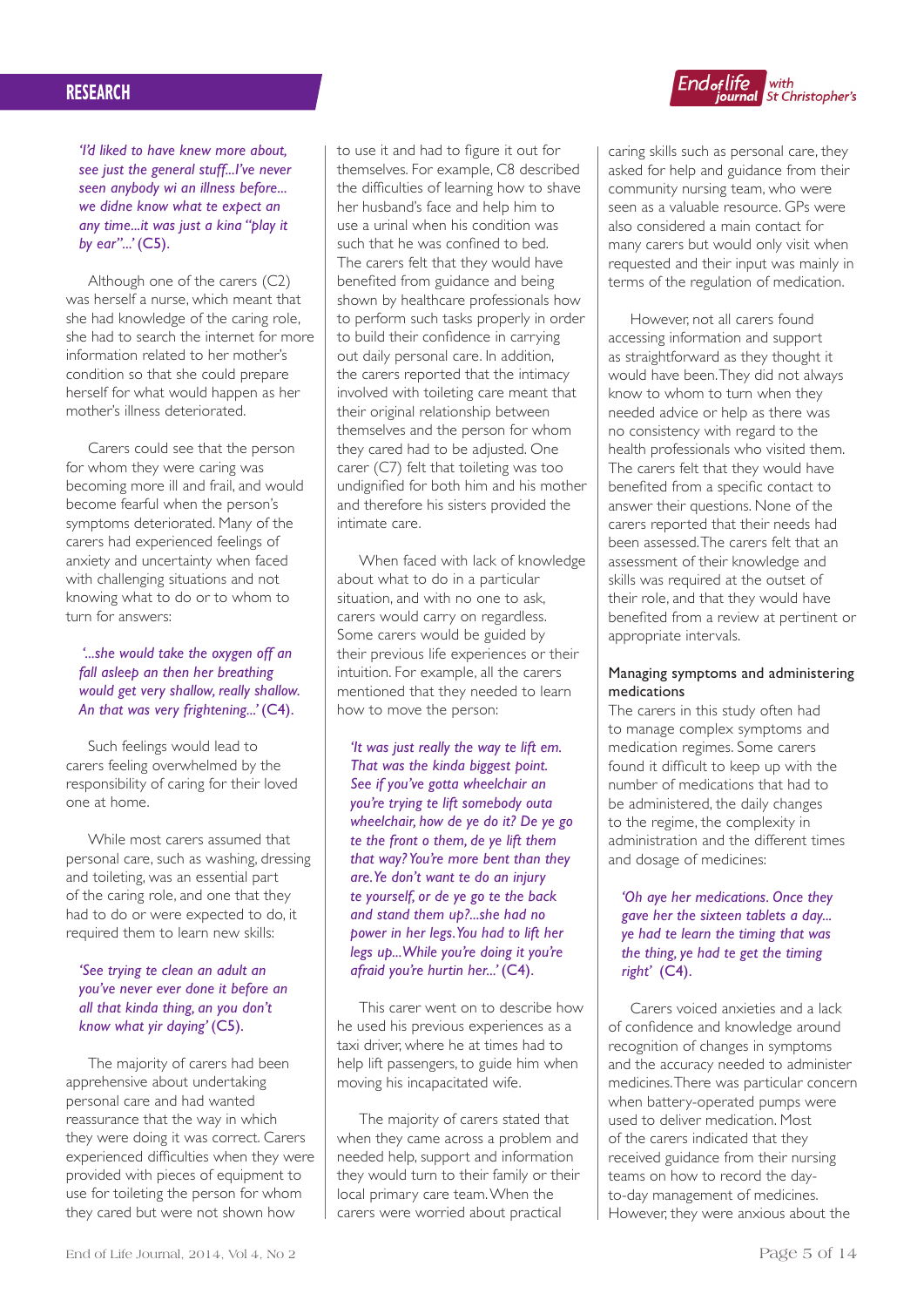

responsibility of administering additional doses of strong pain medication.

The family group of carers expressed that they found it difficult to understand the frequent changes in medication and were frustrated by the limited support they received from community nursing teams:

*'You'd think that they'd at least be coming in te her every second day, saying "listen how's things way this medication" instead o us trying te figure it all out'* (C5).

Another carer described the contradictory advice given by her mother's GP and the hospital consultant, which caused her much anxiety and stress:

*'The GPs were good in some ways but I think on reflection because I communicated mainly with Dr X [consultant] I didn't really have a lot of confidence in their [GPs'] ability to deal with her Addison's, cause I would phone Dr X [consultant] and he would say right "treble her steroids" and then one time the GP came in and put them down and Dr X [consultant] said "you might as well not bother" you know, so it was quite difficult in that way' (C3).* 

Some carers described the coping mechanisms they adopted to manage the administration of the daily medicines. For example, C8 wrote down the various medications that her husband had been prescribed in a notebook and ticked off every time she gave him a pill as she was concerned that he would have too much. Another carer (C1) kept a paper record of all the times her husband was in pain and had medication, recording the hour, date, times and effectiveness of the morphine so that the health professionals would know if the dosages needed to be altered.

Despite their concerns regarding symptom control and managing medication regimes, many of the carers valued the opportunity to administer the medication and had a sense of

achievement in that it enabled their loved ones to remain at home.

## Knowing what is best for the person

Each carer had an established and meaningful relationship with the person for whom they were caring. Carers repeatedly stated that they knew the person better than anyone else and knew what was best for them. Their knowledge of the person for whom they were caring meant that they were able to anticipate the negative effect of certain actions and could predict changes in behaviour:

## *'We knew, if she knew she was terminal she'd take te her bed'* (C7).

Their care decisions, in particular ensuring that their family member remained at home for as long as possible, were driven by recognition of the importance of accomplishing the wishes of their loved one:

## *'...it was his wish [to be cared for and die at home] and I knew that*  was what he wanted' (C8).

The carers felt that part of their role was to advocate for their family member. They wanted professionals to respect their knowledge of the person and their views that they were acting in the best interests of the person at the centre of the care. They also felt confident that they were making the right decisions regarding what was best for their loved one. Despite their lack of knowledge and preparedness for being a carer, they were determined to do what was best and right for their loved ones, which enabled them to accept the role of caring for their family member at home:

*'...we [family] kinda made the decision over the weekend that we would take mum home...initially you don't know how long you're gonna be in that situation, whether it's gonna be six weeks or whether it's gonna*  be twelve weeks' (C<sub>2</sub>).

C2 was aware that her mother was keen to remain at home and wanted to make sure this occurred, as she knew that her mother would be more

disorientated if she were to be moved to a hospital for the remaining days of her life. Another carer spoke about her persistence to continue to care for her husband, as she wanted to enable him to remain with a quality of life at home:

*'...the skills that you learn...well... it [stroke] affected his right side, speech, everything, so we had to start from scratch get him to walk again, get him speech therapy to get him back into a rhythm with things but it was frustrating but we managed over each hurdle as time went on'* (C1).

She said that as a family they had open discussions about what was needed and had made decisions together about his future care. She believed that she did the 'right thing' by him.

The close family relationship resulted in carers perceiving it to be their duty to look after their relative at home. However, acceptance of, and determination to continue in, the role was also explained as the natural thing to do for a person that one loves. Knowing what the person wanted and what was best for them made the carers more determined to continue in their caring role. Four of the people being cared for at home had their wishes honoured and died at home, while two died in hospital and one in a hospice, which had been their final preference and place of choice.

#### **Personal experiences of caring**

This theme refers to the personal experiences of looking after a loved one at home that carers wanted to share in the hope that their experiences would help others facing similar situations in the future. It is characterised by three subthemes: impact of caring on health; the need to accept help; and experiencing a sense of satisfaction.

#### Impact of caring on health

Many of the carers adapted their lives to cater for the increasing dependency of the person being cared for and to enable the person to remain at home. However, the caring role had an impact on their health: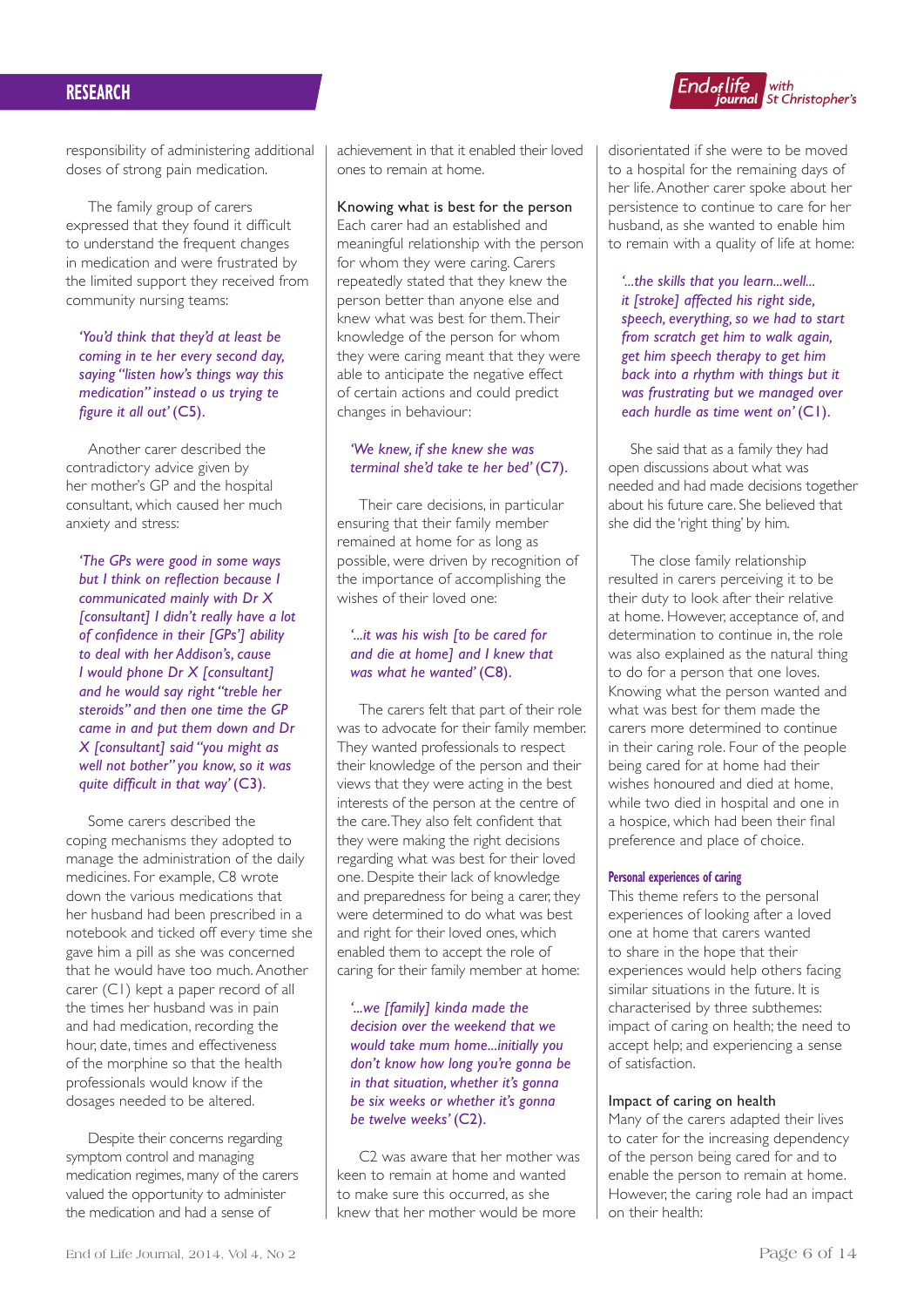

*'...own health is sufferin now as I'd shut this out while caring for him'*   $(C<sub>1</sub>)$ .

Some carers talked about the length of time they cared for their relative and how they were confined to the home for 24 hours a day, especially during the latter stages of the person's illness. They were fearful of leaving the person alone for any length of time. They emphasised the importance of having time to themselves so that they could relax and get out of the house for a while. One carer spoke of the tiredness she felt due to the intensity of the role caring for her husband, even though she had attentive family members to help:

*'...you're on your own, if you're by yourself. I'm fortunate I've got a granddaughter that did stuff for me, like shopping and stuff...or let me go out for a wee while because it really is, it's a long time, twenty four hour job and you can get quite tired'* (C8).

The carers who were employed described the effect on their psychological and physical health, trying to balance work pressures with the responsibility for caring for a relative and trying to honour the person's wishes to be cared for at home:

*'...I'm workin, all the family was working, there was nobody that was totally available, an it was difficult...because, you think, well what about ma job, you know, what about ma colleagues an how will that go?...it was a very stressful time for me...'* (C2).

C3 was a nurse and reflected on the guilt and frustration she felt as she had to continue her busy job while at the same time support her father who had dementia to look after her mother who had multiple health issues. She was the only sibling who lived close to her parents and it had become her role to check on them daily and help her mother with personal care and do the shopping. At one time her mother was admitted to hospital and she had to share her time between the hospital, supporting her father at home as

well as carrying on with her job. Such experiences led to carers feeling very anxious and stressed, which led to them becoming fatigued and subject to ill health.

## The need to accept help

The carers all acknowledged that they relied on the support of their family and friends to continue their caring role and to lead as normal a life as possible:

 *'I think people need to know that if you take a relative home you are going to be supported at home, you're not gonna be left on your own just to get on with things and I think you need to have that you need to have that support network in place probably before'* (C2).

Carers recognised that there came a point when they no longer had the capability to carry out the increasing amount of care that was required. C4 described a situation where he became ill and had an admission to hospital at the same time as his wife. He had managed her personal care while she was able to help him but once her disease progressed and his health had deteriorated, he accepted the fact that he would no longer be fit enough to cope on his own. After being discharged from hospital, he knew that his wife wanted to be at home as well but he recognised that his ability was more limited than before:

*'I didnae get any offer of help in the beginning, in fact she didn't want any in the beginning. An then after I come outa hospital the second time...I was ill ma self...I need help... these girls [community nurses], that's their job, an they know how te do it,*  an how an what te do' (C4).

Another carer (C2) had been coping with the support of family members. She had preferred to carry out the caring duties herself, as she knew what was in the best interests of her mother, who was confused. However, she too recognised that as her mother's health and mobility deteriorated, the time had come to accept help from social service carers: *'I couldn't do it on ma own...it needed two people to be able to get her up and showered certainly as it got nearer the end we did get carers to come in, in the morning just to help with showering, cause ma sister physically wasn't able to do it, cause mum wasn't, by that stage, really able to weight bear very well or walk to the shower...'* (C2).

However, C2 was concerned that the carers who were paid to provide personal care for her mother were often inexperienced. She described these carers as being of benefit to herself as she had another person's view of her mother's daily condition, but a major drawback was that there was no consistency in terms of who came and having different people coming into the home exacerbated her mother's confusion and made things more difficult. When C3 became very stressed in relation to balancing her caring commitments with work, she arranged for a social carer to help her mother wash in the morning. However, both of her parents were opposed to the decision, as they wanted to retain their privacy.

Despite the problems that some carers experienced when introducing social carers into the home environment, they emphasised the importance of accepting help and reflected that they probably should have accepted help earlier.

#### Experiencing a sense of satisfaction

Despite the negative aspects of their experiences, since the death of their spouse or parent the majority of the carers felt that they had reconciled themselves to these and expressed a sense of satisfaction for achieving what their relation wanted — to be cared for at home:

*'I gotta real deep sense of* 

*satisfaction in being able to care for ma mum at home knowing that she was in her own surroundings, she was comfortable...I think she was much happier and settled in her own home than she would have been in hospital...so I think from that point*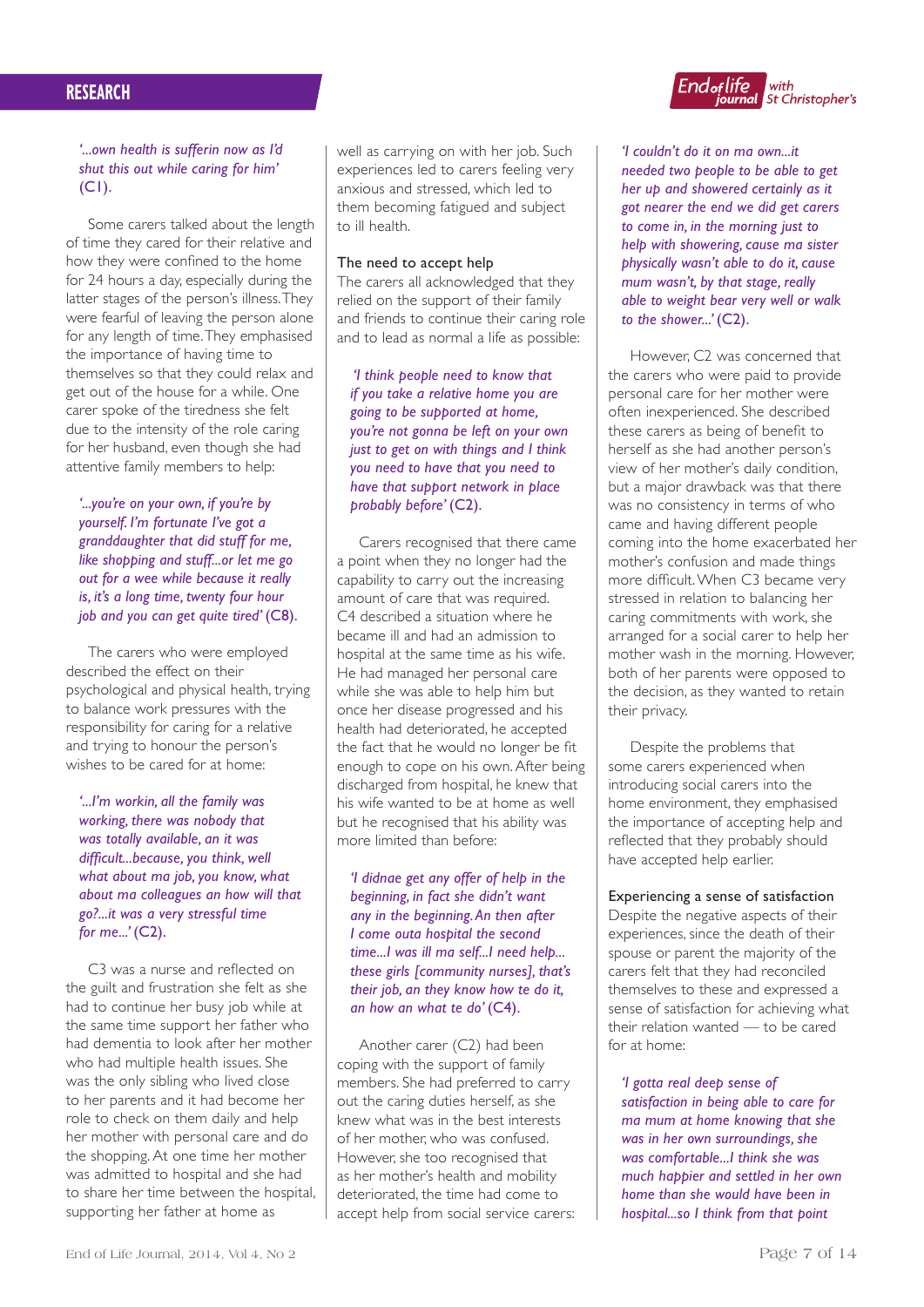*of view I would say to people, yeh its really worth it and it's not something that, I don't think, you would regret*  ever doing' (C2).

Once the person had died, during moments of sadness, carers would reflect on the good times that they had experienced in the role. C3 referred to her experience as a 'blessing' as she now had a better knowledge of her father following her mother's death. C1 looked after her husband, who had suffered from a stroke 11 years previously before being diagnosed with cancer the year before he died. During that time she had also cared for her mother who had been diagnosed with cancer. When asked about her experience, she responded that it was 'very valuable' and that she had learnt a great deal:

*'Well, I've been there for them, tae understand what's wrong with them, dealing wi the situation together...teaching them new things altogether...you've got to be in that situation to understand what you're doing for them...but the experiences are hard...I would nae change it for anything'* (C1).

Not all carers though felt that the experience had been valuable. The family of carers spoke of the suffering that their mother endured during her last 6 months and at the end of life and the lack of support that they received. Therefore, when wishes were not achieved and the person died in a way that was not expected then there was a lasting sense of guilt and regret felt by carers. Nevertheless, the majority did experience a strong sense of personal satisfaction when they reflected on their experience of caring for their family member at home.

#### **Discussion**

#### **Making the decision to care for a terminally ill loved one at home**

The carers in this study were determined to take on the caring role, as they wanted to honour the wishes of their family member to be cared for and die at home. They repeatedly stated that they knew the person well enough to know what was best for the

person, which in the majority of cases was to remain at home. Although many carers felt a sense of obligation to care for their family member at home, the decision to become a home carer was mainly influenced by love of their family member.

The reasoning behind the decision to care for a terminally ill person at home has been given some attention in the literature. For example, Stajduhar and Davies (2005) aimed to understand the variations in and factors influencing family members' decisions to provide home-based palliative care. They collected data from participant observations and in-depth interviews with 13 family members providing care to a person with palliative care needs at home, 47 bereaved family members and 25 healthcare providers. They found that some caregivers made uninformed decisions and gave little consideration to the implications of caring for loved ones with a terminal illness at home. Some reluctantly agreed to provide care at home, while others were keen to undertake the role. The decision to care for a loved one at home was influenced by carers' previous negative experiences of institutional care and, like the carers in the current study, wanting to fulfil a promise to the patient to be cared for at home and maintain as normal a family life as possible. Jo et al (2007) undertook a qualitative face-to-face interview study to explore the perspectives of 10 dyads of spousal caregivers and care recipients on the caregiving experience in home-based palliative care. They found that the majority of informal carers considered caregiving as an extension of the family relationship.

Concerns have been voiced that the emphasis on caring for terminally ill and dying patients in the home environment may result in some family members feeling obligated to provide home care (Stajduhar, 2003). According to Brobäck and Berterö (2003), family carers must not feel pressurised into taking on the caring role and the decision to be a caregiver should be informed and voluntary. When making decisions to care for a terminally ill person at home,



carers need to understand the illness, its inevitable impact and what to expect in the future (McPherson et al, 2001; Hasson et al, 2009). That way carers will be better prepared for their role and will be enabled to make an informed choice to either provide care at home or consider alternative care options (McPherson et al, 2001; Stajduhar and Davies, 2005; Docherty et al, 2008; Hasson et al, 2009; Stajduhar and Cohen, 2009).

#### **The need for knowledge, practical skills and support**

One of the main findings of this study was that although the carers had expert knowledge of the person for whom they were caring, they lacked knowledge of their loved one's condition and the skills required to care for them, which left them feeling unprepared for the role. Many of the carers in this study found themselves undertaking the caring role for the first time. Each carer had a different situation and, therefore, their information and knowledge needs were not the same. However, none of the carers reported being assessed at the outset of their caring role regarding their knowledge and skills and what they understood regarding their loved one's condition and the changes to expect. Such findings have been reflected in the wider literature (Brobäck and Berterö, 2003; Harding and Higginson, 2003; Husdon, 2004; Visser et al, 2004; Gomes and Higginson, 2006; Osse et al, 2006; Hudson et al, 2008; Hasson et al, 2009).

The carers in this study were reliant on their primary care teams for support to maintain their loved one's care at home, particularly community nurses and GPs. However, community services were not always available at the times when they were experiencing difficulties and consequently they felt unsupported. Primary healthcare teams, i.e. community nurses and GPs, are mostly responsible for providing information and support to patients and their carers (Brobäck and Berterö, 2003; Greenwood et al, 2010). Despite the aim of palliative care being to support the relatives of terminally ill people (World Health Organization, 2012), it has been consistently shown that many family caregivers have a variety of unmet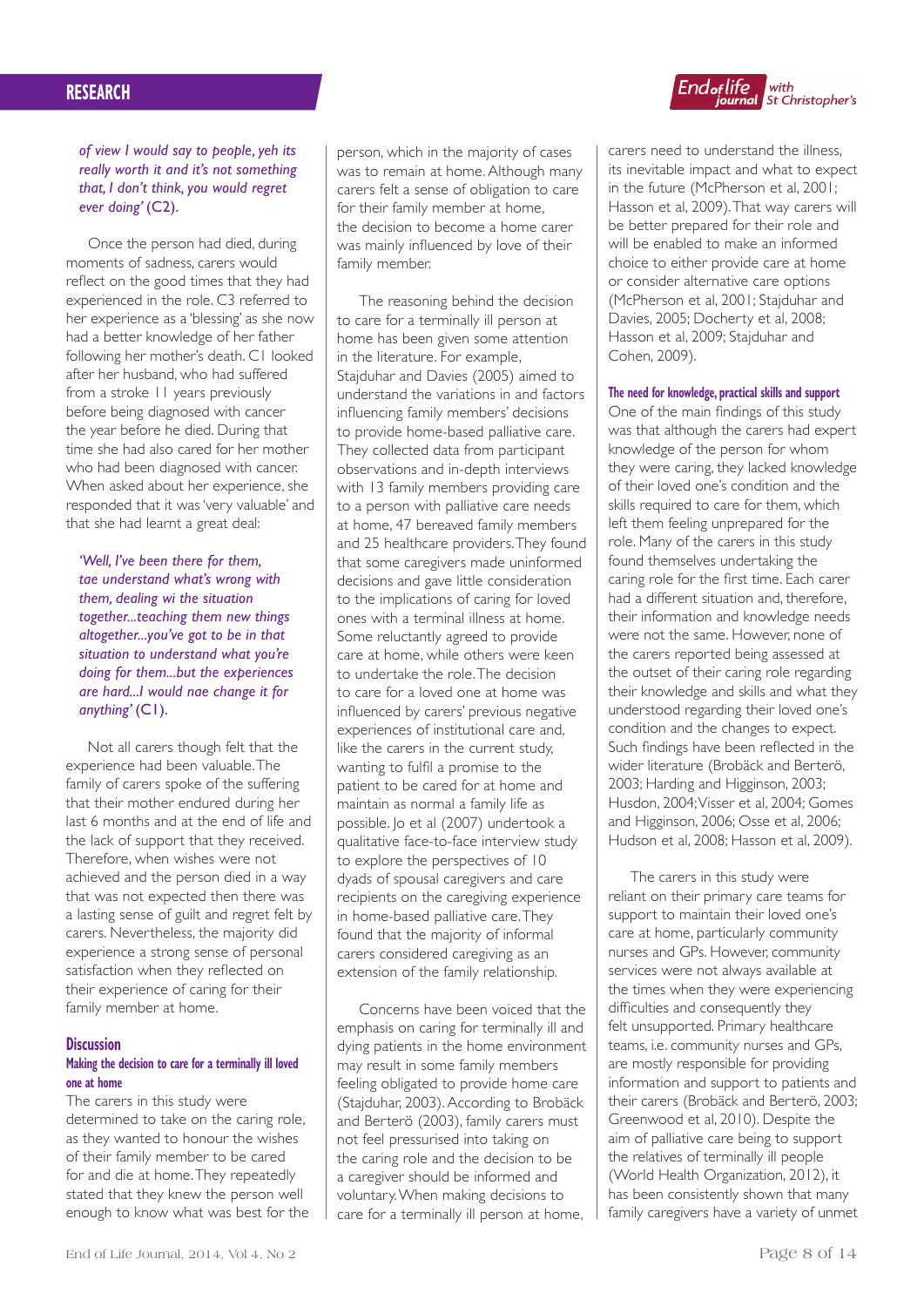needs and receive minimal guidance and support from professionals about the caring role, e.g. what care will be needed, how long it will be required, and how to access or request the services that are available to them (Hudson, 2004; Osse et al, 2006; Given et al, 2008; Bee et al, 2009; Hasson et al, 2009; Angelo and Egan, 2014).

Some primary care teams have been found to be ill-equipped to provide holistic support for terminally ill people being cared for at home (Fitzsimons et al, 2007). Greenwood et al (2010) conducted a survey to identify GPs' attitudes, awareness and knowledge of the issues facing informal carers, the services offered within general practice and the barriers to supporting carers. A self-completion questionnaire was distributed to 95 GPs from a variety of areas in England. The response rate was 82% (*n* = 78). The GPs identified that, although they assessed carers for emotional and physical health problems and financial and isolation difficulties, time, resources and lack of knowledge acted as barriers to providing support to carers. In addition, 89% felt they had insufficient training in supporting carers and 47% lacked confidence that they were meeting carers' needs. Therefore, the researchers concluded that, given the greater commissioning role for primary care, further investigation is needed to determine how best to train and facilitate GPs in their role in supporting carers.

The carers in this study expressed that as well as needing more knowledge about their loved one's condition they also required support and guidance to carry out some of the necessary daily practical duties associated with the caring role. In particular, they mentioned that they needed education relating to lifting and handling, personal care such as washing and shaving and how to use toileting equipment. It has been found elsewhere in the literature that carers lack knowledge and skills in relation to personal care, incontinence care and how to use equipment associated with caring (Hudson, 2004; Osse et al, 2006; Fitzsimons et al, 2007; Bee et al, 2009; Burt et al, 2010). With

regard to moving and handling, nurses have to attend mandatory training provided by their employers and have access to skilled expert advisors who can recommend knowledge and resources for safe practice (Health and Safety Executive, 2014). However, in this study, it was apparent that there had been no dissemination of such knowledge from nurse to carer.

Bee et al's (2009) systematic review relating to the information needs of informal caregivers providing palliative and end-of-life care to people with advanced cancer at home, found that research consistently highlights lack of practical support and information which resulted in carers adopting a trial-and-error approach to practical nursing skills when caring for loved ones at the end of life. Bee et al concluded that home-based palliative care services have not been sufficiently focused on helping informal caregivers acquire practical nursing skills and that access to professional advice and skillsbased training is a potentially effective method of increasing carers' confidence in their ability to undertake practical aspects of home-based care.

Lack of support can result in carers not being able to continue in their caring role and lead to crisis admissions to hospital of terminally ill and dying patients (Stuart, 2003; Stoltz et al, 2004; Given et al, 2008). Timely access to advice, information and support and regular assessment have been shown to have a positive influence on informal carers' experience of caring and ability to maintain their role (Harding and Higginson, 2003; Stajduhar, 2003; Fitzsimons et al, 2007; Given et al, 2008). Therefore, the needs of informal carers need to be assessed and managed regularly rather than only occurring during periods of crisis (Grande et al, 2009).

A variety of methods are used to provide information to and support for patients and their informal carers, including written material, telephone helplines, teaching, audiovisual aids and patient group educational programmes (McPherson et al, 2001;



Hudson et al, 2008; White et al, 2008). Individually tailored education and support programmes rather than uniform interventions may improve carers' confidence, competence and preparedness for the caring role and result in better quality of life for patients being cared for at home (McPherson et al, 2001; Gomes and Higginson, 2006; White et al, 2008; Schildmann and Higginson, 2011).

However, despite researchers giving considerable attention to the information and support needs of family caregivers, the effectiveness of individual interventions for caregivers in terms of how they translate into improved caregiver skills and better outcomes for both the carer and the patient is not well understood (McPherson et al, 2001; Farren et al, 2004; Epiphaniou et al, 2012; Simonic et al, 2012). For example, it has been found that although support and educational interventions can have a positive effect on caregiver experience (Hudson et al, 2005), they may not necessarily reduce a carer's anxiety or stress levels (McPherson et al, 2001; Cheung and Hocking, 2004; Hudson et al, 2005). Therefore, further research is required regarding the best methods for providing interventions for carers (Hudson, 2003; Farren et al, 2004; Given et al, 2008; Grande et al, 2009; Schildmann and Higginson, 2011).

#### **Symptom management and medication regimes**

The carers in this study voiced anxieties and fears about their lack of knowledge with regard to managing complex symptoms and being responsible for medication regimes. The management of pain and other symptoms at the end of life has been identified as a particular area of caregiver burden (Terry et al, 2006; Anderson and Kralik, 2008; Docherty et al, 2008; Burt et al, 2010; Kelley et al, 2013; Sheehy-Skeffington et al, 2014). Terminally ill patients being cared for at home can experience poor management of their symptoms, such as pain, nausea and breathlessness, which can lead to heightened distress for both patients and caregivers (Burt et al, 2010). Patients and their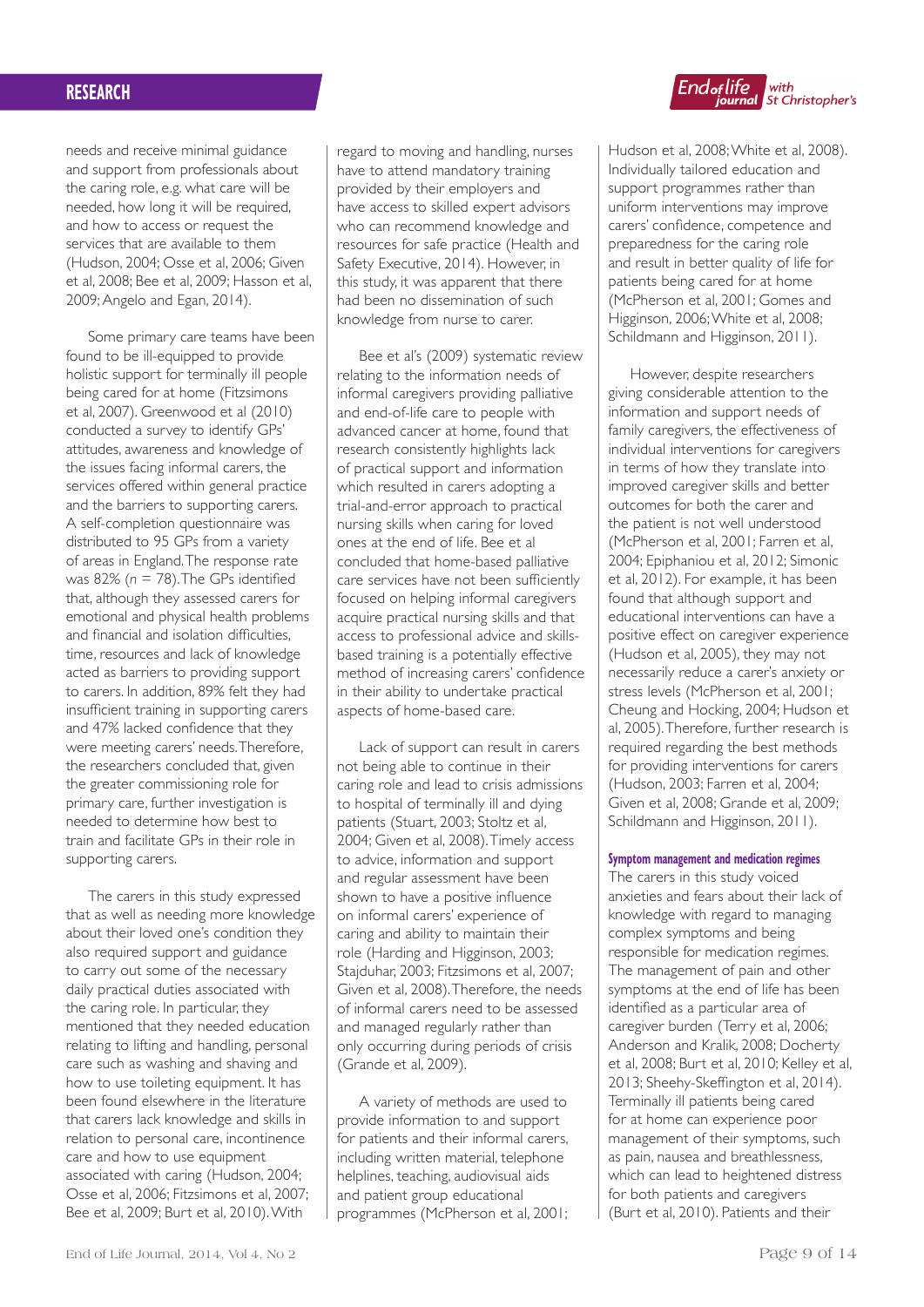carers have been found to experience variations in terms of receiving support to manage end-of-life symptoms from specialist palliative care and district nurses and GPs (Fitzsimons et al, 2007; Burt et al, 2010).

If palliative care patients are to be cared for and die at home, their symptoms need to be adequately controlled so as to prevent crisis admissions to hospitals (Kelley et al, 2013; Sheehy-Skeffington et al, 2014). As part of a study exploring the concerns of terminally ill patients and their families, Terry et al (2006) conducted a focus group with 18 bereaved carers of patients who had been under a palliative care service. The carers recalled problems accessing services and support and had needed more help with practical issues such as medication timing and dose. They believed that they had not been provided with enough information about their loved ones' illness and symptoms.

Like the carers in the current study, the majority of informal carers have been found to be willing to assume responsibility for medication administration, as it enables their loved ones to remain at home (Anderson and Kralik, 2008; Sheehy-Skeffington et al, 2014). However, it needs to be ensured that informal caregivers can safely manage medications to alleviate pain and distressing symptoms in patients near the end of life (Joyce and Lau, 2013). Effective symptom control is often directly linked to medication management and relies on access to medications at all times, including out of hours (Anderson and Kralik, 2008). To help medication management in the home environment, informal carers need to be provided with education to increase their knowledge of medications commonly used at the end of life and the existing medication management process needs to be supported or simplified (Joyce and Lau, 2013).

In an Australian study, Anderson and Kralik (2008) explored the feasibility of providing carers with 'pre-drawn up' subcutaneous syringes of medication, that they kept in the home refrigerator

and which they administered to their loved one in order to relieve symptoms such as pain and nausea. They conducted semi-structured interviews with 14 carers who were administering pre-drawn up medications in the home setting. The carers highly valued the practice as it enabled them to provide immediate symptom relief and empowered them in their caring role. After their loved ones had died, the carers expressed a sense of pride and achievement from administering medications in this way because they had been able to care for their loved ones and enable them to die at home. However, the security and ethical issues associated with the presence of certain medications in the home and the education required to enable the carer to administer subcutaneous injections would need consideration.

The carers in Anderson and Kralik's study had access to a 24-hour telephone support service, which they found essential in helping them with their symptom management decisions. McCall et al (2008) claimed that developments in information technology and tele-care systems could be used to help monitor the symptoms of palliative care patients remotely, improve communication with patients and their family carers, reduce demands on over-stretched health services, and enable symptoms to be reported as they are happening, thus enhancing symptom management.

#### **Impact of caring on health**

Many of the carers in this study reflected that although they were determined to enable their family member to remain at home, they found that the strain of the caring role had a detrimental effect on their health.

Although caregivers are essential in the provision of home-based palliative care, they are often unprepared for a role that is very physically and emotionally demanding (Angelo and Egan, 2014). Caring for a loved one at the end of life has been found to be more intense and burdensome than in other caregiver groups and informal carers of terminally ill and



dying patients have been found to experience higher levels of ill health than carers of people with a chronic or long-term illness or carers providing short-term care (Williams et al, 2014). Caregiver distress can be exacerbated when the care recipient is clinically unstable, depressed and has cognitive impairment (Hirdes et al, 2012).

In Jo et al's (2007) qualitative interview study exploring the experience of caregivers and care recipients in home-based palliative care, spousal caregivers identified many negative reactions to caregiving, including fatigue, weariness, depression, anger and sadness. In addition, the care recipients were very concerned about the stress that caring for them placed on their spouses. Although caregivers and care recipients were generally positive about the support they received, they experienced difficulties in communication with service providers and poor coordination of care among the various services. Lack of consistency and continuity in the provision of supportive services and fragmented care can increase carers' anxiety and stress and exacerbate carers' physical and psychological ill-health (Stajduhar, 2003; Cheung and Hocking, 2004; Osse et al, 2006; Fitzsimons et al, 2007; Gallagher-Thompson and Coon, 2007; Given et al, 2008; Grande et al, 2009; Burt et al, 2010; Greenwood et al, 2010; Angelo and Egan, 2014).

In the current study, some carers expressed concerns about leaving their loved one, even though they recognised and acknowledged the benefits of having a short break. People in the end stages of their diseases tend to become increasingly dependent on their family caregiver for emotional and physical support, which can lead to caregivers not being able to leave their loved one and social isolation (Hudson, 2004; Fitzsimons et al, 2007; Hasson et al, 2009). Community palliative care health professionals have identified that one of the main priorities for supporting family caregivers is encouraging them to care for themselves and to take time out from the caring role (Angelo et al, 2013).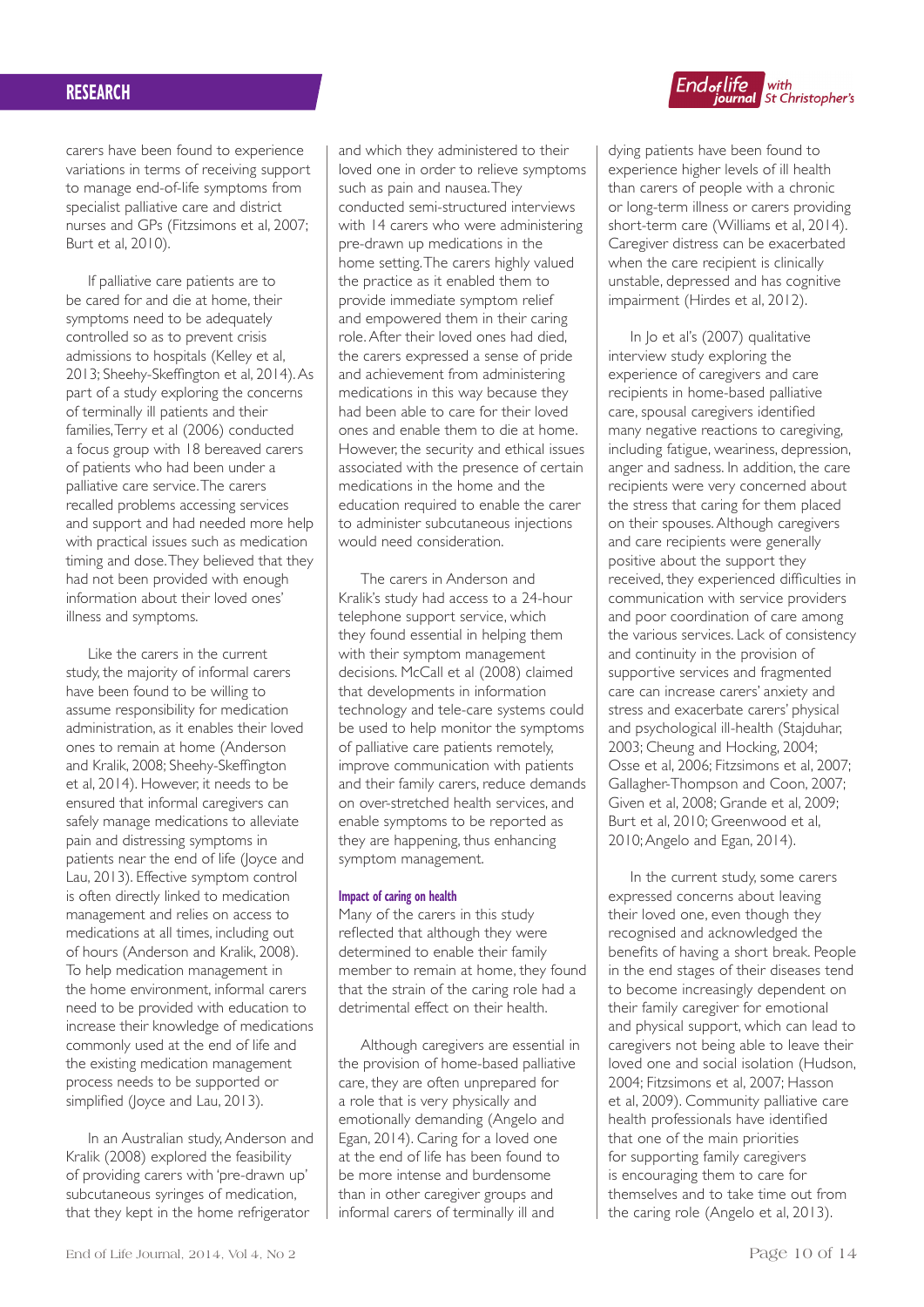



#### **Positive elements of the caring role**

Despite the problems they experienced, the majority of the carers stated that they felt a sense of satisfaction since the death of their spouse or parent. Although much research has highlighted the negative aspects of caring for a terminally ill or dying loved one at home, it has also been found that caring for a loved one can result in lifeenriching experiences for many carers and strengthened relationships between the carer and care recipient (Stajduhar, 2003; Jo et al, 2007).

Wong and Ussher (2009) undertook a qualitative interview study of 22 bereaved informal carers who had looked after a family member with cancer at home. The aim was to explore the positive aspects associated with providing care in a palliative context at home. The carers expressed that despite the associated emotional stress and strains of the caring role, it was very rewarding to do something good for their loved one and be able to meet their needs. They also felt that the relationship between them and their loved one had been strengthened. Being present at the point of death was considered particularly rewarding as it enabled them to say goodbye, was a spiritual experience and provided closure. The positive meanings that they associated with the caring role and being closely involved in the dying process helped them with their sense of loss after their loved one's death. Therefore, being able to perceive positive experiences in relation to caring for a loved one at home may help carers throughout their caring

role and in their bereavement (Hudson, 2004; Hudson et al, 2005; Epiphaniou et al 2012).

#### **Recommendations**

- **Preparation:** Carers need to be prepared for what the caregiving role will entail before making a decision to care for a loved one at home. In particular, they need to understand the nature of the person's condition, the changes to expect as the person's condition deteriorates, and the potential demands of the role.
- **B** Knowledge: Carers require information and education throughout the entire time they care for their loved one, in a format that they can understand. As well as information on how best to care for their loved one, they need to know to whom to turn when they experience problems. They also need to be informed about what to expect as their loved one's health declines and the signs and symptoms of approaching death. Gaps in carers' knowledge need to be assessed and addressed by the professionals involved so that carers are adequately prepared and equipped for their role. In addition, carers need to be respected and valued for their unique knowledge of the person and providing a vital 24-hour contribution to the terminally ill person's care.
- **B** Skills: Carers will often need practical nursing skills. Therefore, professionals need to ascertain the knowledge, capability and competence of carers with regard to personal cleansing and toileting, moving and handling techniques and managing and administering medications. Carers' abilities should be assessed and skills taught on an individual basis.
- **B** Support: Carers need access to timely support and consistency in terms of community services and professionals. They need to know that they will receive support when it is needed, such as practical and physical help, and that they can have a break from their duties, even if it is only to do their shopping.

Professionals involved need to be proactive in anticipating the resources that may be required by carers, should problems arise. Carers need emotional support in the form of someone to listen to their worries and be supported to access respite care. It is important that a sensitive assessment is undertaken and reviewed at pertinent intervals and that carers are assessed with regard to their ability to continue their role, particularly if they are suffering from ill-health themselves.

End<sub>of</sub>life

**f life**<br>journal st Christopher's

**B** Further research: More research is required to improve understanding of carers' needs and the interventions that can help them undertake their role. Professionals and policy makers must work together in this endeavour in order to provide the appropriate support for carers, so that care recipients can spend the entire duration of their final illness at home, if that is their wish.

## **Limitations of the study**

There are a number of limitations associated with this study:

- $\blacktriangleright$  First, the researcher was the main collector and analyser of the data and therefore the results are limited by the researcher's subjective interpretation (Parahoo, 2006; LoBiondo-Wood and Haber, 2010). Every effort was made to counteract subjectivity by validating the categories and themes with experienced colleagues who were not involved in the study.
- $\rightarrow$  Second, a purposive sampling approach was chosen to ensure rich data collection from a manageable population of subjects. However, this sampling method introduces the potential for bias and the data collected may not be representative of the wider population of caregivers of people with palliative care needs (Polit et al, 2006).
- $\rightarrow$  Third, the sample was small in that only eight caregivers were recruited and participated, three of whom were from the same family and wanted to be interviewed together (LoBiondo and Haber, 2010).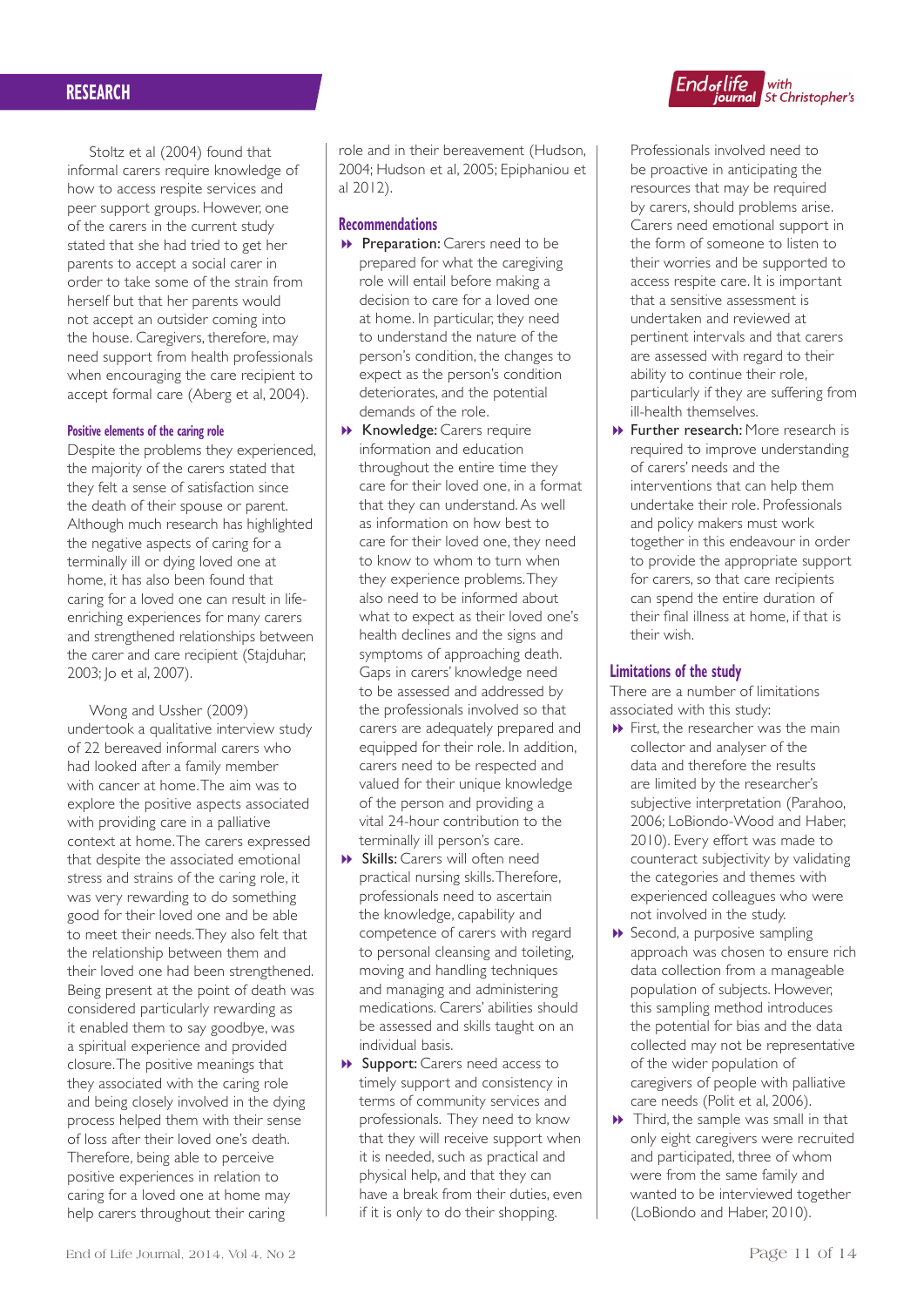

 $\rightarrow$  Fourth, all those who participated were bereaved carers (rather than currently active) and therefore their accounts were retrospective and dependent on their ability to recall accurate details (Addington-Hall and McPherson, 2001).

## **Conclusion**

This study has provided considerable insight into the care that families provide to enable their loved ones to remain at home at the end of their life. It was apparent that the sustainability of home care is fragile as spousal carers are of similar age as the terminally ill care recipient and often have their own health issues, which may be exacerbated by the burden of their caring responsibilities. Adult children who are carers often have work commitments and family responsibilities, which can make the caregiving role a very stressful experience. In addition, the duration of the care provision at home has no definitive timescale, as some people survive longer than their disease trajectory predicts.

The study supports the wider literature by demonstrating that carers play a vital role in supporting people with life-limiting illnesses to remain at home and need specific knowledge and skills at different points over the duration of their role. Professionals need to include and understand the needs of carers so that the whole experience of caring for someone with palliative care needs in the home can be made easier and less distressing. The carer's role needs to be valued by professionals and carers must be provided with the necessary understanding and support to alleviate their anxieties and concerns.

Carers have the potential to benefit from their experiences of caring, but that can only occur if they are provided with emotional and physical support. Professionals need to appreciate that some carers are better equipped or prepared for the caring role than others because of previous experiences. Ultimately, carers need to know that they are cared for and that their own needs will be met. **FOLL** 

## **References**

Aberg AC, Sidenvall B, Hepworth M, O'Reilly K, Lithell H (2004) Continuity of the self in later life: perceptions of informal caregivers. *Qualitative Health Research*  **14(6)**: 792–815

Addington-Hall J, McPherson C (2001) After-death interviews with surrogates/ bereaved family members: some issues of validity. *Journal of Pain and Symptom Management* **22(3)**: 784–90

Anderson BA, Kralik D (2008) Palliative care at home: carers and medication management. *Palliative & Supportive Care*  **6(4)**: 349–56

Angelo J, Egan R (2014) Family caregivers voice their needs: a photovoice study. *Palliative & Supportive Care* 20 May: 1–12 [Epub ahead of print]

Angelo JK, Egan R, Reid K (2013) Essential knowledge for family caregivers: a qualitative study. *International Journal of Palliative Nursing* 19(8): 383–8

Attride-Stirling J (2001) Thematic networks: an analytical tool for qualitative research. *Qualitative Research* **1(3)**: 385–405

Beccaro M, Costantini M, Giorgi Rossi P, Miccinesi G, Grimaldi M, Bruzzi P; ISDOC Study Group (2006) Actual and preferred place of death of cancer patients. Results from the Italian survey of the dying of cancer (ISDOC). *Journal of Epidemiology and Community Health* **60(5)**: 412–16

Bee PE, Barnes P, Luker KA (2009) A systematic review of informal caregivers' needs in providing home-based end-oflife care to people with cancer. *Journal of Clinical Nursing* **18(10)**: 1379–93

Braun V, Clarke V (2006) Using thematic analysis in psychology. *Qualitative Research in Psychology* **3(2)**: 77–101

Brobäck G, Berterö C (2003) How next of kin experience palliative care of relatives at home. *European Journal of Cancer Care*  **12(4)**: 339–46

Buckner L, Yeandle S (2007) *Valuing Carers — Calculating the Value of Unpaid Care*. Carers UK, London. http://www.sociology. leeds.ac.uk/assets/files/research/circle/valuingcarers.pdf (last accessed 24 June 2014)

Burnard P (1991) A method of analysing interview transcripts in qualitative research. *Nurse Education Today* **11(6)**: 461–6

Burt J, Shipman C, Richardson A, Ream E, Addington-Hall J (2010) The experiences of older adults in the community dying from cancer and non cancer causes: a national survey of bereaved relatives. *Age and Ageing* **39(1)**: 86–91

Carlsson ME, Rollison B (2003) A comparison of patients dying at home and patients dying at a hospice: sociodemographic factors and caregivers' experiences. *Palliative & Supportive Care*   $1(1)$ : 33–9

Cheung J, Hocking P (2004) Caring as worrying: the experience of spousal carers. *Journal of Advanced Nursing* **47(5)**: 475–82

Corbin J, Strauss A (2008) *Basics of Qualitative Research: Techniques and Procedures for Developing Grounded Theory*. 3rd edn. Sage Publications, London

Davis EL, Deane FP, Lyons GC (2014) Acceptance and valued living as critical appraisal and coping strengths for caregivers dealing with terminal illness and bereavement. *Palliative & Supportive Care* 30 April: 1–10 [Epub ahead of print]

Department of Health (2008) *End of Life Care Strategy: Promoting High Quality Care for all Adults at the End of Life*. The Stationery Office, London

# **Key Points**

- Informal carers of people with terminal illness play an essential role in enabling people to die at home.
- 8 Carers need to be better prepared for the caring role and understand the implications and potential burden of agreeing to care for their loved one at home.
- Informal carers of people at the end of life are at risk of physical and psychological ill health.
- **8 Informal carers require** knowledge and practical caring skills in order to maintain their role.
- Carers can find managing complex end-of-life care medication regimes challenging.
- Professionals need to understand the needs of carers and support them throughout the period of care so that the whole experience of caring for a loved one with palliative care needs is improved.
- **8 With adequate care and** support, caring for a loved one at the end of life can be a positive experience for informal carers.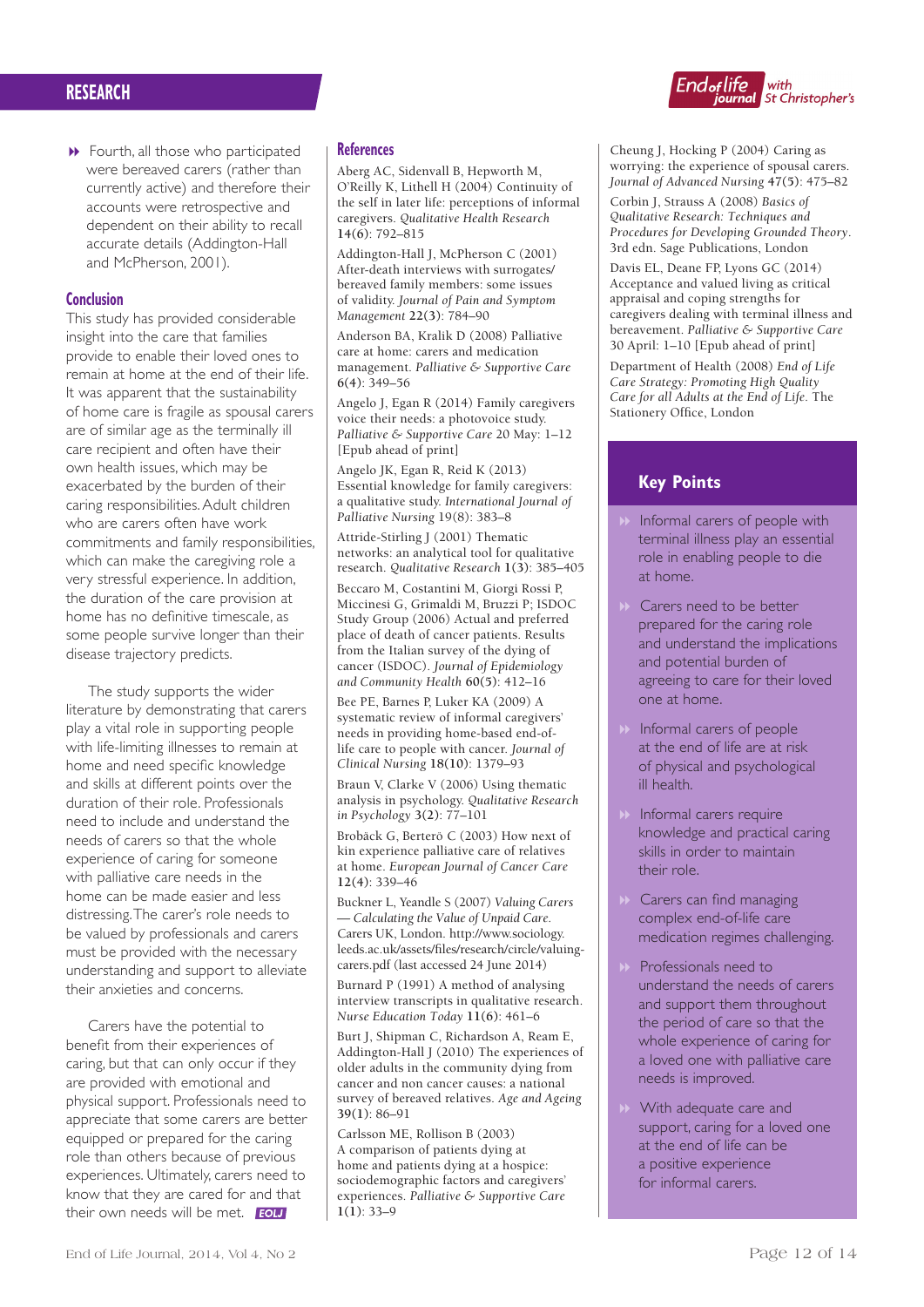

Docherty A, Owens A, Asadi-Lari M, Petchey R, Williams J, Carter YH (2008) Knowledge and information needs of informal caregivers in palliative care: a qualitative systematic review. *Palliative Medicine* **22(2)**: 153–71

Epiphaniou E, Hamilton D, Bridger S et al (2012) Adjusting to the caregiving role: the importance of coping and support. *International Journal of Palliative Nursing*  **18(11)**: 541–5

Farren CJ, Loukissa D, Perraud S, Paun O (2004) Alzheimer's disease caregiving information and skills. Part II: family caregiver issues and concerns. *Research in Nursing & Health* **27(1)**: 40–51

Fitzsimons D, Mullan D, Wilson J et al (2007) The challenge of patients' unmet palliative care needs in the final stages of chronic illness. *Palliative Medicine* **21(4)**: 313–22

Gallagher-Thompson D, Coon DW (2007) Evidence-based psychological treatments for distress in family caregivers of older adults. *Psychology and Ageing* **22(1)**: 37–51

Gao W, Ho YK, Verne J, Glickman M, Higginson IJ; GUIDE\_Care project (2013) Changing patterns in place of cancer death in England: a population-based study. *PLoS Medicine* **10(3)**: e1001410. doi: 10.1371/ journal.pmed.1001410

George M (2001) *It Could Be You: a Report on the Chances of Becoming a Carer*. Carers UK, London

Girgis A, Abernethy AP, Currow DC (2014) Caring at the end of life: do cancer caregivers differ from other caregivers? *BMJ Supportive & Palliative Care* 22 January. doi: 10.1136/bmjspcare-2013-000495 [Epub ahead of print]

Given B, Sherwood PR, Given CW (2008) What knowledge and skills do caregivers need? *American Journal of Nursing* **108(9, Suppl)**: 28–34

Glaser B, Strauss AL (1967) *The Discovery of Grounded Theory: Strategies for Qualitative Research*. Aldine, New York

Gomes B, Higginson IJ (2006) Factors influencing death at home in terminally ill patients with cancer: systematic review. *British Medical Journal* **332(7540)**: 515–21

Gomes B, Calanzani N, Gysels M, Hall S, Higginson IJ (2013) Heterogeneity and changes in preferences for dying at home: a systematic review. *BMC Palliative Care* **12**: 7. doi: 10.1186/1472-684X-12-7

Grande GE, Addington-Hall JM, Todd CJ (1998) Place of death and access to home care services: are certain patient groups at a disadvantage? *Social Science & Medicine*  **47(5)**: 565–79

Grande G, Stajduhar K, Aoun S et al (2009) Supporting lay carers in end of life care: current gaps and future priorities. *Palliative Medicine* **23(4)**: 339–44

Greenwood N, Mackenzie A, Habibi R, Atkins C, Jones R (2010) General practitioners and carers: a questionnaire survey of attitudes, awareness of issues, barriers and enablers to provision of services. *BMC Family Practice* **11**: 100. doi: 10.1186/1471-2296-11-100

Harding R, Higginson IJ (2003) What is the best way to help caregivers in cancer and palliative care? A systemic literature review of interventions and their effectiveness. *Palliative Medicine* **17(1)**: 63–74

Hasson F, Spence A, Waldron M, Kernohan G, McLaughlin D, Watson B, Cochrane B (2009) Experiences and needs of bereaved carers during palliative and end-of-life care for people with chronic obstructive pulmonary disease. *Journal of Palliative Care* **25(3)**: 157–63

Health and Safety Executive (2014) *Manual Handling in Health and Social Care*. Health and Safety Executive, London. http://www. hse.gov.uk/healthservices/moving-handling. htm (last accessed 24 June 2014)

Heyland DK, Dodek P, Rocker G et al (2006) What matters most in end-of-life care: perceptions of seriously ill patients and their family members. *Canadian Medical Association Journal* **174(5)**: 627–33

Hirdes JP, Freeman S, Smith TF, Stolee P (2012) Predictors of caregiver distress among palliative home care clients in Ontario: evidence based on the interRAI Palliative Care. *Palliative & Supportive Care*  **10(3)**: 155–63

Holloway I, Wheeler S (2009) *Qualitative Research in Nursing*. 3rd edn. Wiley-Blackwell, Oxford

Hudson P (2003) A conceptual model and key variables for guiding supportive interventions for family caregivers of people receiving palliative care. *Palliative & Supportive Care* **1(4)**: 353–65

Hudson P (2004) Positive aspects and challenges associated with caring for a dying relative at home. *International Journal of Palliative Nursing* **10(2)**: 58–65

Hudson PL, Aranda S, Hayman-White K (2005) A psycho-educational intervention for family carergivers of patients receiving palliative care: a randomized control trial. *Journal of Pain and Symptom Management*  **30(4)**: 329–41

Hudson P, Quinn K, Kristjanson L, Thomas T, Braithwaite M, Fisher J, Cockayne M (2008) Evaluation of a psycho-educational group programme for family caregivers in home-based palliative care. *Palliative Medicine* **22(3)**: 270–80

Jo S, Brazil K, Lohfeld L, Willison K (2007) Caregiving at the end of life: perspectives from spousal caregivers and care recipients. *Palliative & Supportive Care* **5(1)**: 11–7

Joyce BT, Lau DT (2013) Hospice experiences and approaches to support and assess family caregivers in managing medications for home hospice patients: a providers survey. *Palliative Medicine* **27(4)**:  $329 - 38$ 

Kellehear A (2009) Understanding the social and cultural dimensions of family caregiving. In: Hudson P, Payne S, eds. *Family Carers in Palliative Care: a Guide for Health and Social Care Professionals*. Oxford University Press,  $Oxford: 21–36$ 

Kelley M, Demiris G, Nguyen H, Oliver DP, Wittenberg-Lyles E (2013) Informal hospice caregiver pain management concerns: a qualitative study. *Palliative Medicine* **27(7)**: 673–82

LoBiondo-Wood G, Haber J, eds (2010) *Nursing Research: Methods and Critical Appraisal for Evidence-based Practice*. Mosby Elsevier, St Louis, MO

McCall K, Keen J, Farrer K et al (2008) Perceptions of the use of a remote monitoring system in patients receiving palliative care at home. *International Journal of Palliative Nursing* **14(9)**: 426–31

McPherson CJ, Higginson IJ, Hearn J (2001) Effective methods of giving information in cancer: a systematic literature review of randomized controlled trials. *Journal of Public Health Medicine* **23(3)**: 227–34

Milne D, Quinn K (2009) Family carers of people with advanced cancer. In: Hudson P, Payne S, eds. *Family Carers in Palliative Care: a Guide for Health and Social Care Professionals*. Oxford University Press, Oxford: 211–30

National Institute for Health and Care Excellence (2004) *Improving Supportive and Palliative Care for Adults with Cancer: the Manual*. NICE, London

O'Brien M, Jack B (2010) Barriers to dying at home: the impact of poor co-ordination of community service provision for patients with cancer. *Health & Social Care in the Community* **18(4)**: 337–45

Osse BH, Vernooij-Dassen MJ, Schadé E, Grol RP (2006) Problems experienced by the informal caregivers of cancer patients and their needs for support. *Cancer Nursing*  **29(5)**: 378–88

Parahoo K (2006) *Nursing Research: Principles, Process and Issues*. 2nd edn. Palgrave Macmillan, Basingstoke, Hampshire

Patton M (2002) *Qualitative Research & Evaluation Methods*. 3rd edn. Sage Publications, London

Polit DF, Beck C (2010) *Essentials of Nursing Research: Appraising Evidence for Nursing Practice*. 7th edn. Lippincott Williams and Wilkins, Philadelphia

Polit DF, Beck CT, Hungler BP (2006) *Essentials of Nursing Research: Methods, Appraisal and Utilization*. 6th edn. Lippincott Williams and Wilkins, Philadelphia